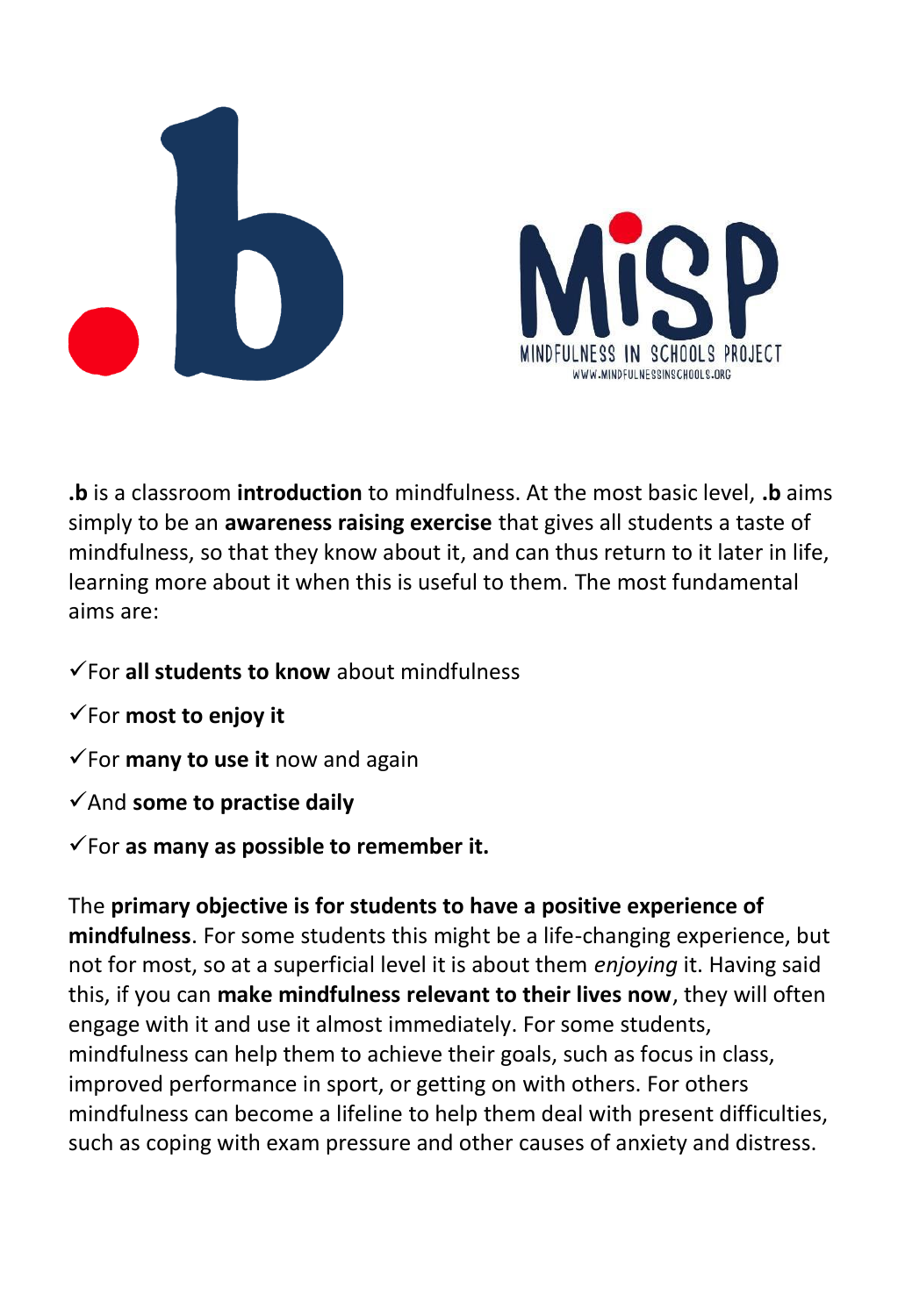# **An Introduction to Mindfulness**



#### **Learning Intention:**

- To introduce mindfulness in a way that is engaging, entertaining and persuasive.
- For students to have their first taste of mindfulness practice, and specifically to: 1.'Play attention' via mindfulness of hands

2. Do a '**.b**' (the signature practice for this program)

• This is a lesson to help persuade to the class why it is a good idea for them to learn mindfulness.

### **Lesson 1: Playing Attention**



### **Learning Intention:**

- To introduce students to the faculty of their attention
- For pupils to experience that they can direct their attention
- For pupils to understand the untrained mind's fickle nature –it is like a puppy
- To begin to provide some simple tools for training their attention
- To introduce key attitudes to attention-training: kindness, patience, repetition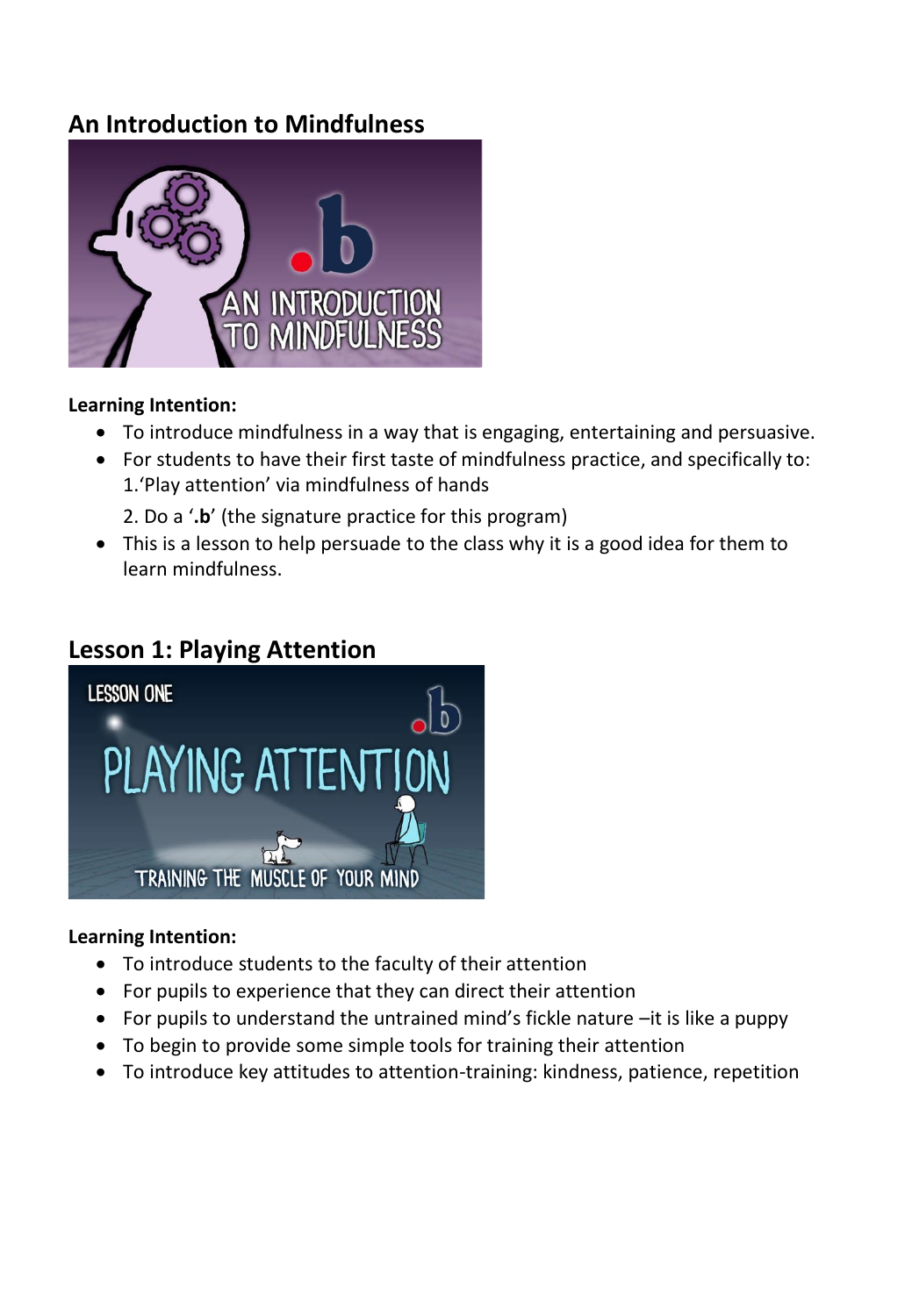# **Lesson 2: Taming the Animal Mind**



#### **Learning Intention:**

- To explore that the mind has a life of its own –we often can't control it
- To nurture an attitude of curiosity, kindness, acceptance, and openness that helps us to deal more skilfully with these fluctuating mind-states.
- To teach that by 'anchoring' our attention in the lower half of the body we can begin to turn towards calm even when our minds are stormy

### **Lesson 3: Recognising Worry**



### **Learning Intention:**

For students to understand that:

- The mind habitually interprets and 'tells stories' about what is happening
- We can get stuck in our heads and 'ruminate' or 'catastrophise'
- Such rumination is not only 'stressful' –it affects our bodies and behaviour, from sleep and sport to spots and studies
- How practices like the '7-11' and the 'Beditation' can help us deal with this by **switching us from 'thinking' mode to 'sensing' mode**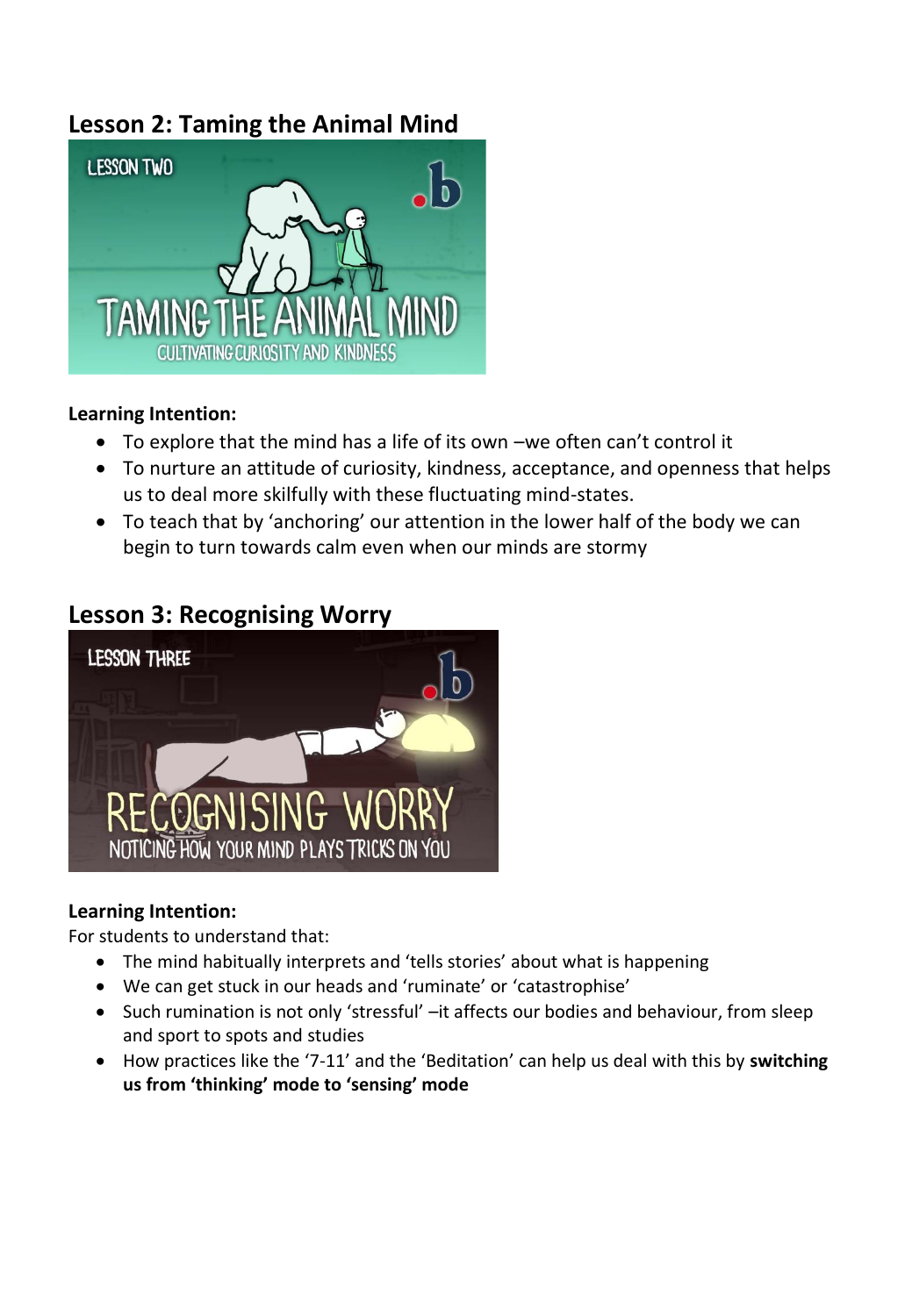# **Lesson 4: Being Here Now**



#### **Learning Intention:**

- To explain how 'autopilot' prevents us from being alive and awake to our experience in the here and now
- To learn to appreciate and savour the pleasant
- To learn how to respond rather than react to the unpleasant
- To learn how a**.b** can quickly bring our attention into the here and now, and help us to respond rather than react to what is difficult

# **Lesson 5: Moving Mindfully**



### **Learning Intention:**

For students to understand that:

- Mindfulness is also about movement. We spend a great deal of time doing actions 'mindlessly'… on autopilot
- One such activity is walking. We are rarely 'present' when we walk
- Learning to move mindfully can also be used as a resource for peak performance in sport, music, and the performing arts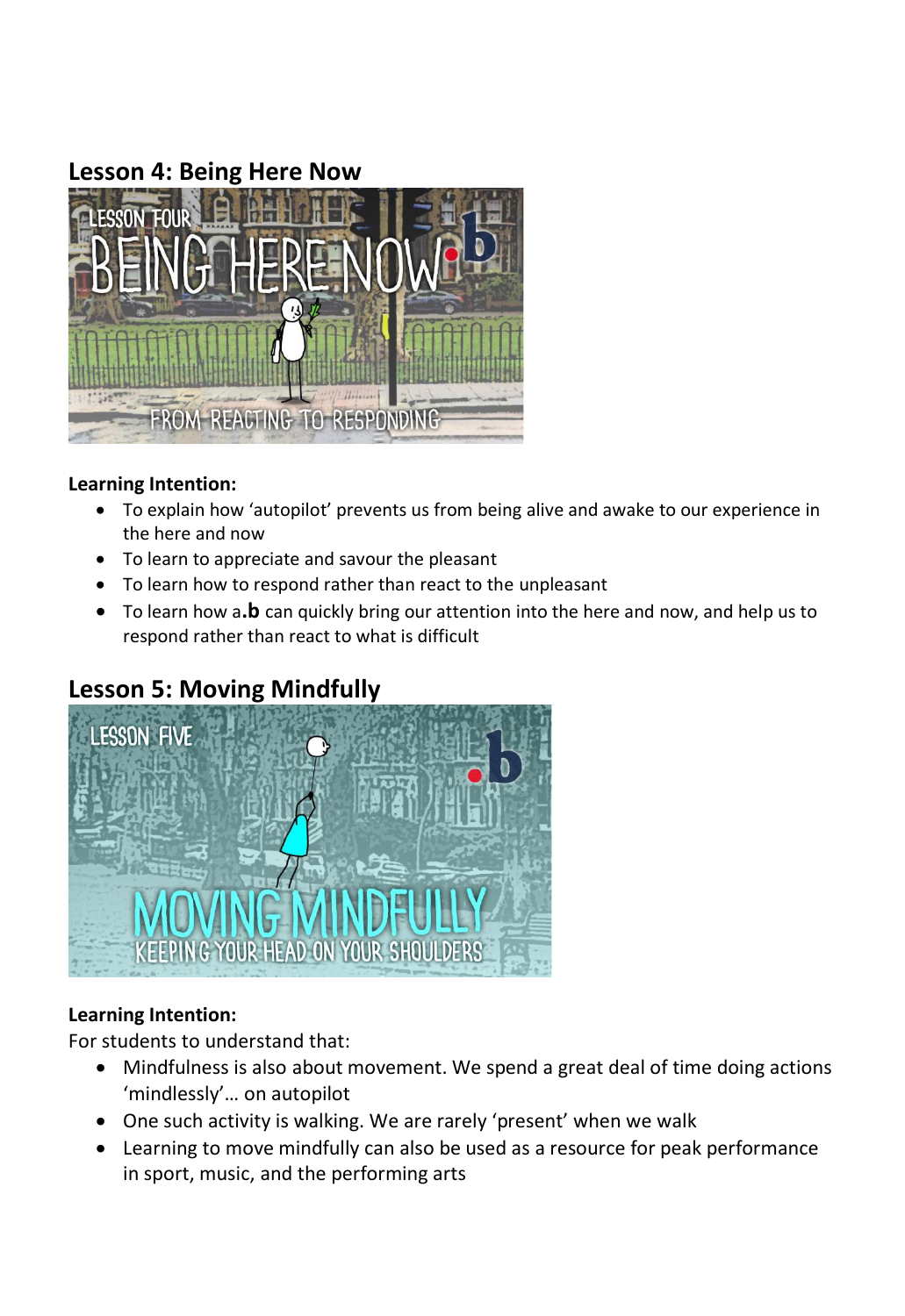# **Lesson 6: Stepping Back**



### **Learning Intention:**

For students to:

- Understand that they have the capacity to 'step back' from their thoughts
- Learn that it can be helpful to see thoughts as 'traffic' flowing through the mind
- Identify some of the particular 'thought trains' that pass through the mind
- Recognise that they don't have to 'get on the thought train' of these difficult thoughts

# **Lesson 7: Befriending the Difficult**



### **Learning Intention:**

For students to:

- Understand stress: where it comes from, why it is necessary, how it works and the potentially harmful effects.
- Identify and draw their "stress signature" -where in the body do they feel stress?
- Learn to respond rather than react, by 'turning towards' and 'being with' difficult emotions.